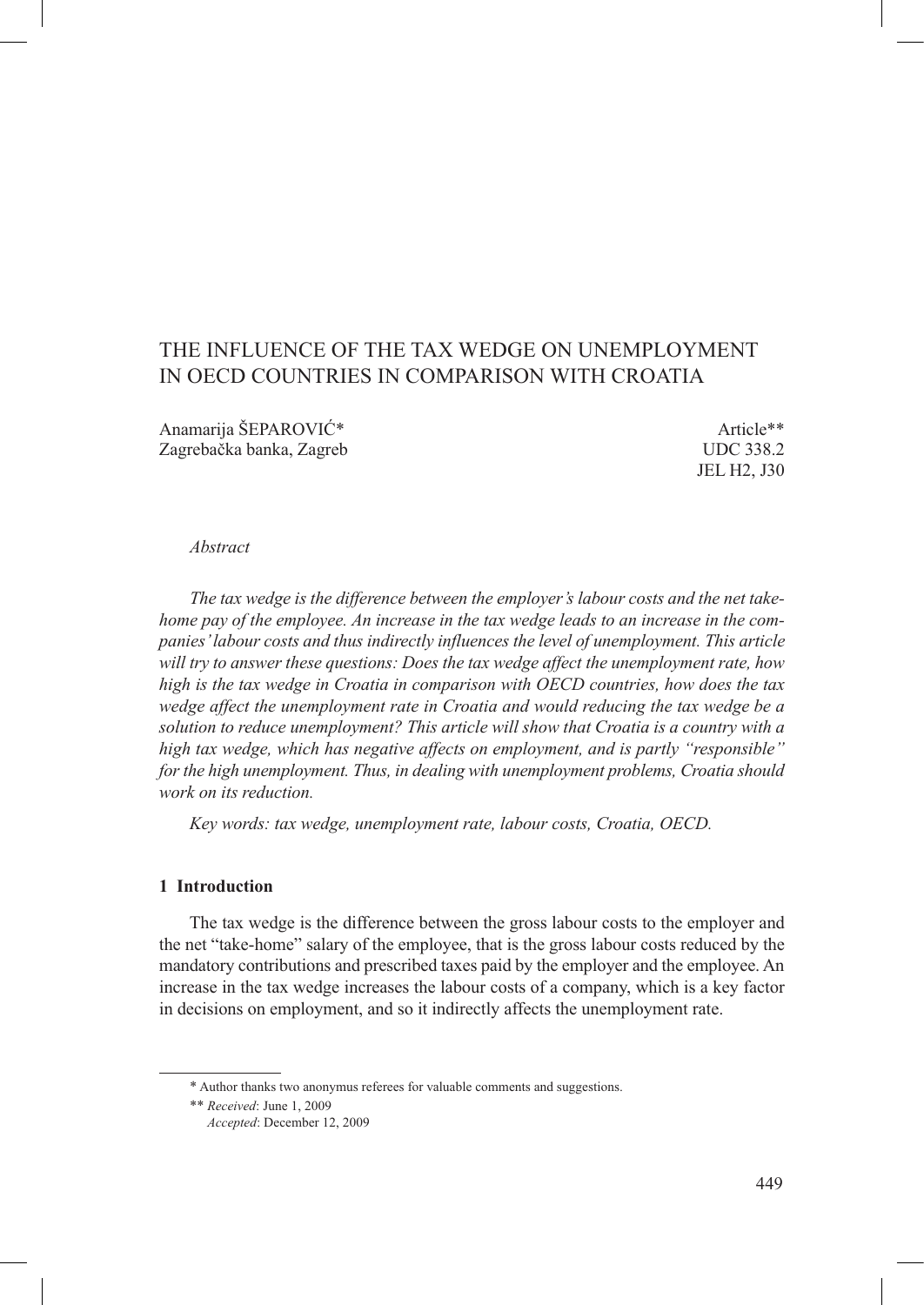Our starting point is the assumption that the tax wedge in Croatia is too large and that this is precisely one of the main reasons for high unemployment. This article will try to answer the following questions: does the tax wedge affect the unemployment rate? How large is the tax wedge in Croatia in comparison with OECD countries? How does the tax wedge affect the unemployment rate in Croatia, and is a cut in the tax wedge the right solution to reduce unemployment?

Similar research into the connection between the tax wedge and unemployment has already been undertaken (Elmeskov et al, 1998) where, using the regression method, the connection was examined between the tax wedge, but also some other factors, and the unemployment rate in OECD countries. The result of the research showed the significant influence of the tax wedge on the unemployment rate. In the period in question, the countries which reduced unemployment undertook political reforms which, amongst other things, also included a reduction in the tax wedge, and they led to a fall in unemployment. The authors assessed that in the period in question a reduction in the tax wedge of 7% could lead to a reduction in the unemployment rate of about 0.7 percentage points.

In this article, using descriptive, discriminant and cluster analysis, with figures from OECD countries, it will also be shown that the tax wedge affects the unemployment rate, and that its reduction would also reduce unemployment, or increase employment. It will also be seen that the OECD countries may be categorised into two groups depending on their tax wedge and unemployment rate. The first group comprises countries with a low tax wedge and a low unemployment rate, whilst the second group comprises those with a large tax wedge and a high unemployment rate. This analysis has already been used (Dolenc, 2005), where the authors, using these methods, confirmed the interdependence of the unemployment rate and the tax wedge. In order to include Croatia in the analysis, these analyses were also used in this study. The research will show that Croatia comes into the second group, that is, it has a high tax wedge, which has a negative effect on employment and that this is partially "responsible" for the high unemployment rate. Therefore, in resolving the problem of unemployment in Croatia, work should be done to reduce it.

After the introduction, we present the methodology used and the source of data, and in the third chapter there is an overview of the tax wedge in Croatia. In the fourth chapter an analysis is made for OECD countries of their tax wedge and unemployment rates, which will confirm or refute the hypothesis of the connection between the tax wedge and the unemployment rate. After that the tax wedge in Croatia is compared with OECD countries and finally there is a conclusion.

#### **2 Methodology and source of data**

#### *2.1 Methodology*

The tax wedge is the difference between labour costs and net take-home pay calculated in relation to the total labour costs, or as a formula it would look like this:

$$
PK = \frac{BRTR - NTP}{BRTR} \tag{1}
$$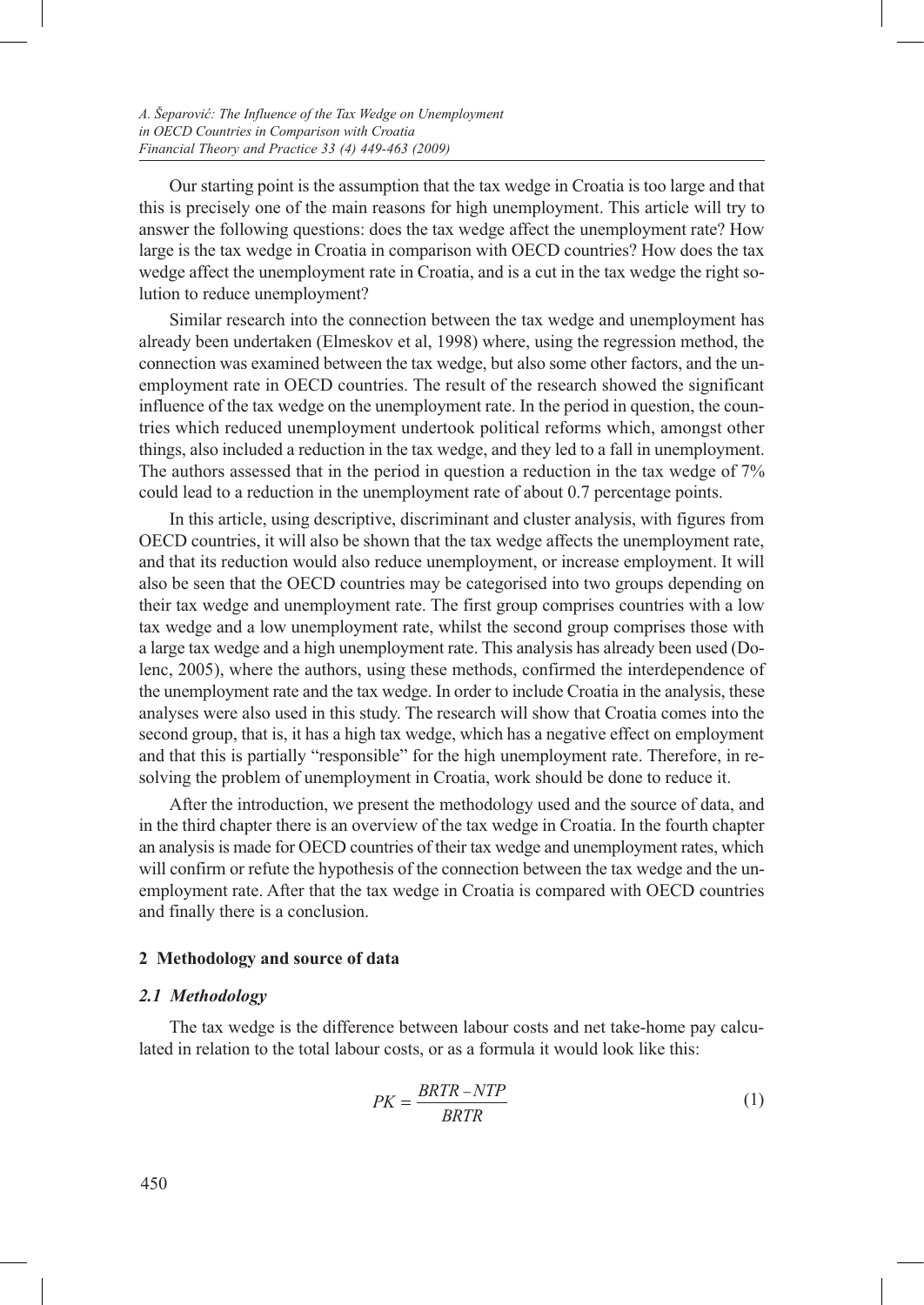where TW is the tax wedge, GRLC is the gross labour costs and NTP is net take-home pay.

The tax wedge shows the amount of payments to the state within the total labour cost. Payments to the state are prescribed by laws and are therefore different for each country. Tax obligations and mandatory contributions vary for difference types of tax payers. They depend on the level of the salary of the employee, where they live and the number of dependents which affect the personal allowances of the tax payer. So, in order for us to be able to calculate the tax wedge we have to define the "average worker" in Croatia. The OECD defines the "average worker" as one employed in sectors C-K. In order to compare the results gained for Croatia with OECD countries, we will use precisely that definition of the "average worker". We will look at three different types of employee, depending on income:

- individuals with 67% (2/3) income of AW
- individuals with 100% income of AW
- individuals with 167% (5/3) income of AW

We will only consider single people, that is individuals without children or dependents. For the sake of comparison with the OECD, we will assume that their salary is their only source of revenue, that they have no additional life premiums for life, health or pension insurance and that they live in Zagreb<sup>1</sup>.

For an analysis of the interdependence of the tax wedge and the unemployment rate, we will use descriptive, cluster and discriminant analysis<sup>2</sup>.

The hierarchical cluster analysis used in this study is a way of studying a grouping of data, simulated on a diverse scale, creating a cluster tree. The tree does not represent one group but a multi-layered hierarchy, so that the groups on the lower level are re-grouped into groups on a higher level etc. In order to calculate the distance of the data the Euclid norm was used, and to calculate their proximity, that is the similarity of the data, Ward's method was used. As a result of this analysis we obtain a dendrogram, a graph showing the hierarchical cluster tree. On the *x* axis are the numbers of the subjects, whilst on the *y*  axis the distances are shown calculated in the previous step. The connection between the subjects is shown in the lines in the shape of the letter U. The height of the U shows the distance between the subjects. The smaller the distance, the closer the subjects are, that is more similar, and the greater the distance between the subjects they are farther apart, that is more different.

Discriminant analysis is an analytical method by which multi-factor data *m* variables, are compared in *k* previously defined groups, using a linear combination of variables. When the data are arranged into two groups the value of the discriminant function is the value: <0, for data from the first group; and >0 for data from the second group.

<sup>&</sup>lt;sup>1</sup> Surtax for the City of Zagreb (18%) is the highest in Croatia (municipalities  $\leq$ 10%, towns  $\leq$ 15%), and it would be better to use a weighted surtax, but the effect of surtax on the total tax burden is relatively small, 1.4% of the gross labour costs, and taking the average surtax would not have a significant effect on the tax wedge, e.g. a change in surtax of 10% would reduce the tax wedge of AW by 64 b.p.<br><sup>2</sup> These analyses were used by Dolenc, 2005 for researching the effect of the tax wedge on unemployment in

Slovenia.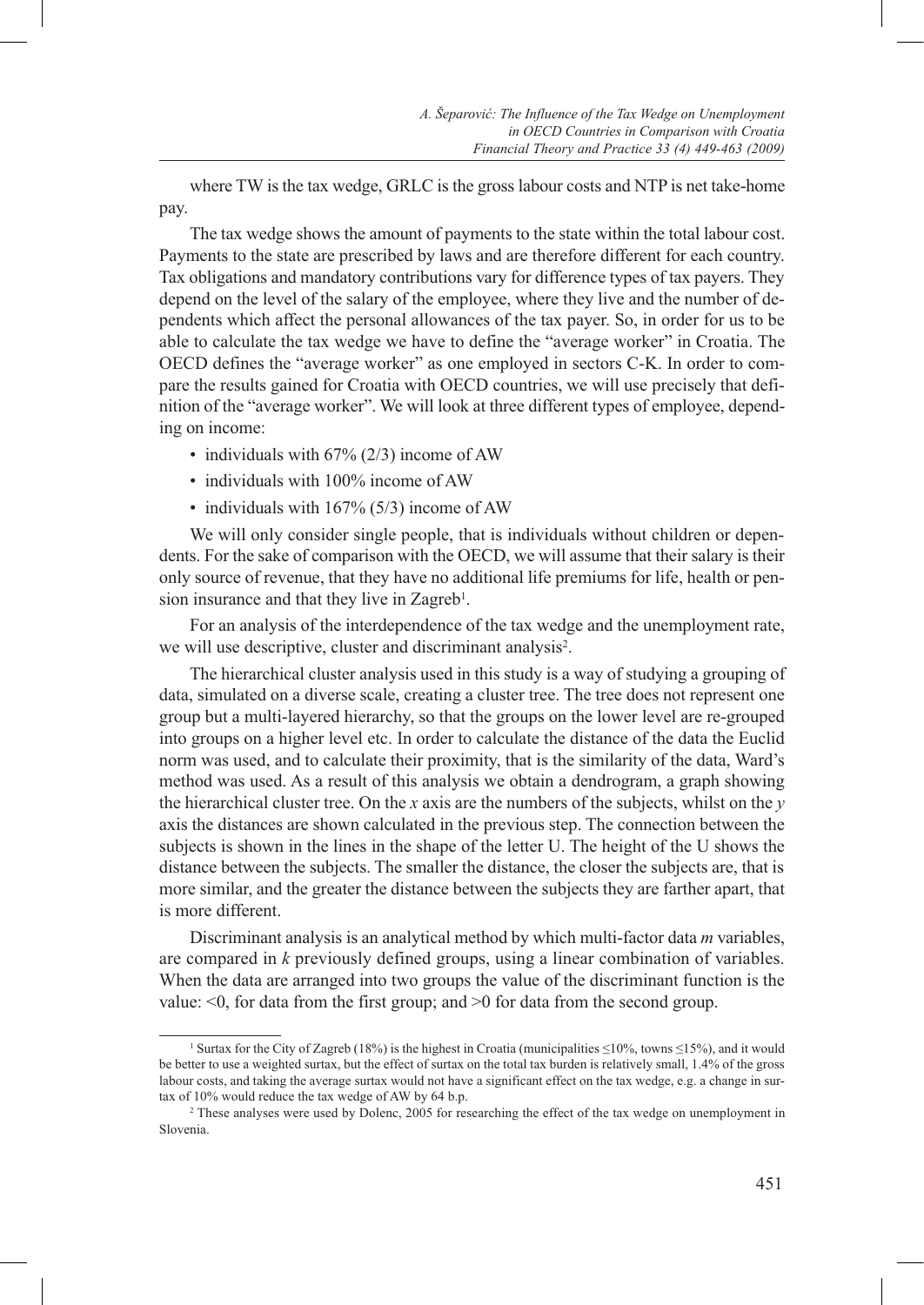## *2.2 Source of data*

The analysis in this study uses two sources of data.

- For calculation of the tax wedge in Croatia, the official data were used from the Croatian Central Bureau for Statistics on average salaries and data on the unemployment rate for further analysis and comparison with OECD countries
- For comparison of the tax wedge with OECD countries data was used from their annual report *Taxing Wages 2007/2008 (*OECD 2008) and data on unemployment taken from OECD.Stat 2009, that is the OECD database.

#### **3 The tax wedge in Croatia**

The tax wedge in Croatia is calculated for an "average worker" defined as the tax wedge for the three types of employees. The tax wedge is calculated as the difference between the labour costs and net take home pay calculated in relation to the total costs of labour. In this way the tax wedge in Croatia is obtained for 2007 of 38.4%, for a single person with 67% of the income of the AW, 41.1% for a single person with 100% of the income of the AW and 45.4% for a single person with 167% of the income of the AW. Later it will be seen that this is quite a high tax wedge in comparison with other countries.

|                                    | Single person<br>with $67\%$ | Single person<br>with $100\%$ | Single person<br>with $167%$ |
|------------------------------------|------------------------------|-------------------------------|------------------------------|
|                                    | income of AW                 | income of AW                  | income of AW                 |
| Gross labour costs                 | 100                          | 100                           | 100                          |
| Net salary                         | 61.56                        | 58.88                         | 54.58                        |
| Contributions paid by the employee | 17.06                        | 17.06                         | 17.06                        |
| Contributions paid by the employer | 14.68                        | 14.68                         | 14.68                        |
| Surtax and income tax              | 6.70                         | 9.38                          | 13.68                        |

*Table 1 The ratio of contributions and taxes in the gross labour costs*

*Source: author's calculation* 

Table 1 shows the share of contributions and taxes in the total gross labour costs. The greatest expenditure, as can be seen, is on mandatory contributions paid by the employee, followed by the mandatory contributions paid by the employer. The smallest sum is the share of surtax and income tax. Since surtax and income tax are paid by the employee, we see that in Croatia the greatest burden is borne by the employee. The share of mandatory contributions paid by the employee and the employer are fixed, that is they do not depend on the level of the salary of the employee, and they amount to 17.06% and 14.68%. Surtax and income tax are variable and grow with the increase in the gross salary of the employee. For our three types of employee they amount to 6.70%, 9.38% and 13.68%.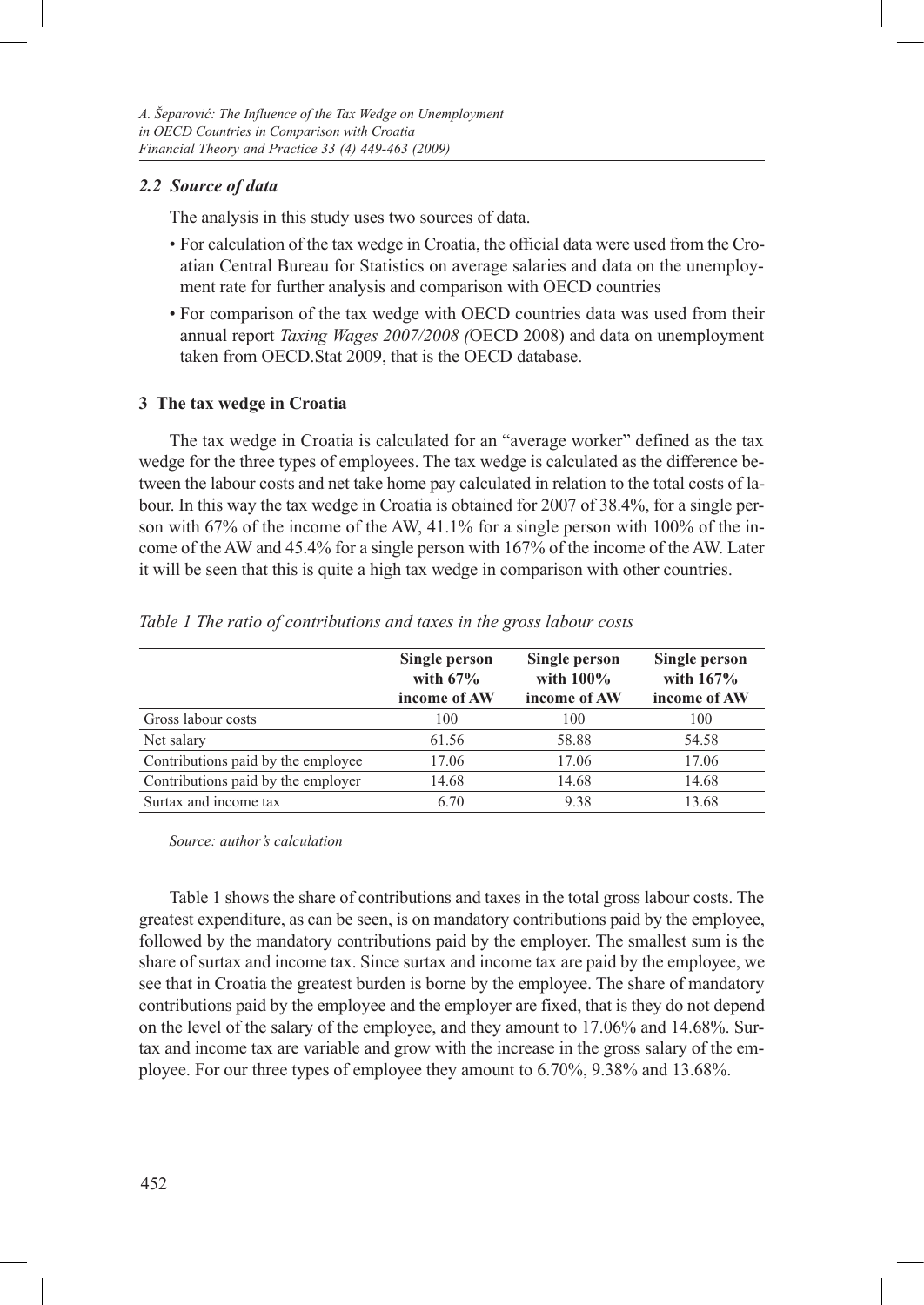### **4 The tax wedge in OECD countries**

### *4.1 Descriptive analysis*

In Table 2 the tax wedge is shown for OECD countries for 2007, calculated in relation to the total labour costs. Data is also included on unemployment in those countries calculated as the relationship between the unemployed and the total active population. There are also data for Croatia, for the sake of comparison, however they are not included in the analysis. The data are sorted in ascending order by size of the tax wedge for a single person with the wage of an AW.

| Country                 | <b>Single person</b><br>with $67%$ | <b>Single person</b><br>with $100\%$ | Single person<br>with 167% | Unemployment<br>rate <sup>a</sup> |  |
|-------------------------|------------------------------------|--------------------------------------|----------------------------|-----------------------------------|--|
|                         | income of AW                       | income of AW                         | income of AW               |                                   |  |
| Mexico                  | 11.10                              | 15.91                                | 21.98                      | $\overline{3.4}$                  |  |
| Korea                   | 16.79                              | 19.68                                | 22.50                      | 3.2                               |  |
| New Zealand             | 19.09                              | 21.54                                | 27.29                      | 3.6                               |  |
| Ireland <sup>b</sup>    | 15.73                              | 22.75                                | 33.74                      | 4.6                               |  |
| Australia               | 23.72                              | 27.72                                | 32.81                      | 4.4                               |  |
| Iceland                 | 23.37                              | 28.12                                | 31.92                      | 2.3                               |  |
| Japan                   | 27.80                              | 29.32                                | 32.39                      | 3.9                               |  |
| <b>USA</b>              | 27.54                              | 29.68                                | 34.95                      | 4.6                               |  |
| Switzerland             | 26.97                              | 29.74                                | 34.06                      | 3.6                               |  |
| Canada                  | 26.49                              | 31.20                                | 32.89                      | 6.0                               |  |
| United Kingdom          | 30.62                              | 34.01                                | 37.78                      | 5.4                               |  |
| Luxemburg               | 29.91                              | 36.30                                | 43.02                      | 4.4                               |  |
| Norway                  | 34.17                              | 37.54                                | 43.14                      | 2.5                               |  |
| Portugal                | 32.99                              | 37.68                                | 43.45                      | 8.0                               |  |
| Slovakia                | 35.64                              | 38.57                                | 40.56                      | 11.0                              |  |
| Spain                   | 35.65                              | 38.95                                | 42.40                      | 8.3                               |  |
| Croatia                 | 38.44                              | 41.12                                | 45.42                      | 14.8                              |  |
| Denmark                 | 39.32                              | 41.38                                | 49.74                      | 3.7                               |  |
| Greece                  | 36.74                              | 42.30                                | 47.56                      | 8.1                               |  |
| Turkeyb                 | 41.84                              | 42.74                                | 44.54                      | 9.6                               |  |
| Poland                  | 41.77                              | 42.91                                | 43.82                      | 9.6                               |  |
| Czech Republic          | 40.60                              | 42.94                                | 46.78                      | 5.3                               |  |
| Finland                 | 38.16                              | 43.59                                | 49.49                      | 6.9                               |  |
| The Netherlands         | 40.67                              | 44.26                                | 46.06                      | 3.3                               |  |
| Sweden                  | 43.28                              | 45.32                                | 53.04                      | 6.1                               |  |
| Italy                   | 42.58                              | 46.24                                | 51.18                      | 6.2                               |  |
| Austria                 | 44.13                              | 48.58                                | 50.73                      | 5.1                               |  |
| France                  | 45.44                              | 49.23                                | 53.11                      | 8.0                               |  |
| Germany                 | 47.75                              | 52.60                                | 53.26                      | 8.3                               |  |
| Hungary                 | 46.02                              | 54.53                                | 58.62                      | 7.4                               |  |
| Belgium                 | 50.01                              | 55.77                                | 61.01                      | 7.4                               |  |
| Average without Croatia | 33.86                              | 37.70                                | 42.13                      | 5.8                               |  |

*Table 2 The tax wedge in relation to gross labour costs and the unemployment rate in relation to the active population for OECD countries in 2007*

*a The ratio of unemployment in the total active population.*

*b Using the old definition of AW, that is a work employed in sector D.*

*Source: for tax wedge - OECD (2008); for unemployment - OECD (2009); for Croatia - DZS*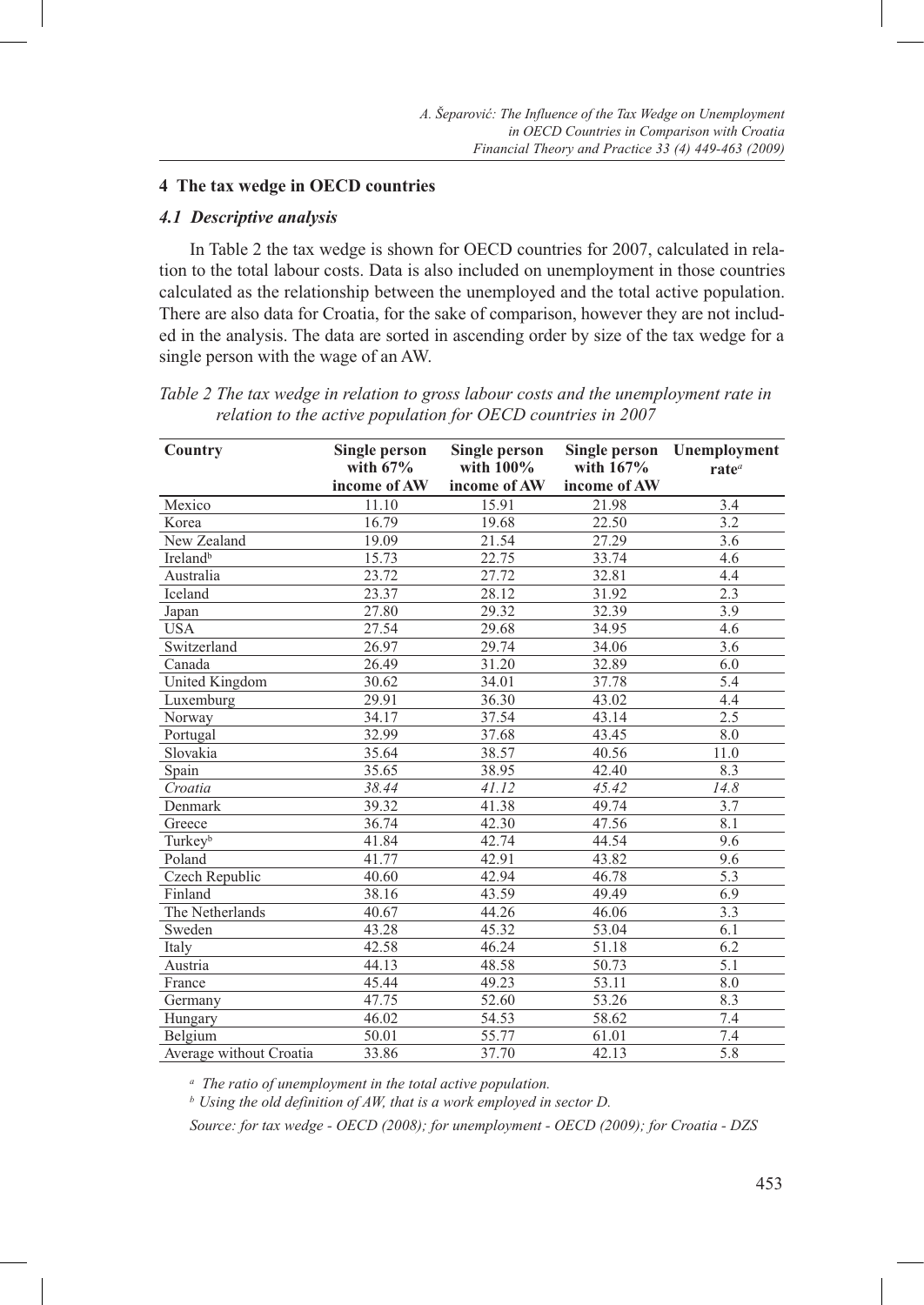From the Table it may be seen that the tax wedge in OECD countries is very varied, which is to be expected due to the large differences between them. The smallest tax wedge is in Mexico (from 11.1 to 22.0) and the largest in Belgium (from 50.0 to 61.0), whilst the average of all OECD countries is from 33.9 to 42.1, that is the range of the tax wedge is quite large. From the table it may also be seen that all the OECD countries and Croatia as well, have a progressive tax wedge, that is, with the increase in income, the tax wedge also increases. In this way employees with lower incomes are protected and the greater tax burden is transferred to the "wealthier" employees, that is, employees with larger incomes. The unemployment rate in OECD countries is also quite varied, from 2.4% in Mexico to  $11.0\%$  in Poland, and the average is 5.8%. In further analyses we will consider a single person with 100% of the income of an AW as the representative sample.

By dividing the range of tax wedge in OECD countries into three equal parts, we obtain the following three classes: countries with a low tax wedge – Mexico, Korea, New Zealand, Ireland, Australia and Iceland; countries with a medium sized tax wedge – Japan, the USA, Switzerland, Canada, the United Kingdom, Luxembourg, Norway, Portugal, Slovakia, Spain, Denmark, and Greece; and countries with a high tax wedge – Turkey, Poland, Czech Republic, Finland, the Netherlands, Sweden, Italy, Austria, France, Germany, Hungary and Belgium.



*Figure 1 Histogram of the three classes of OECD countries*

*Source: Table 2*

In order to see whether the low tax wedge corresponds to a low unemployment rate and a high tax wedge to a high unemployment rate, the medians of the three classes are calculated.

The median tax wedge by class is 22.1; 36.9 and 45.8 and the median unemployment rate is 3.5; 5.0 and 7.2. We can see that in the group with a lower tax wedge the unemployment rate is also lower, whilst in the group with the higher tax wedge the unemploy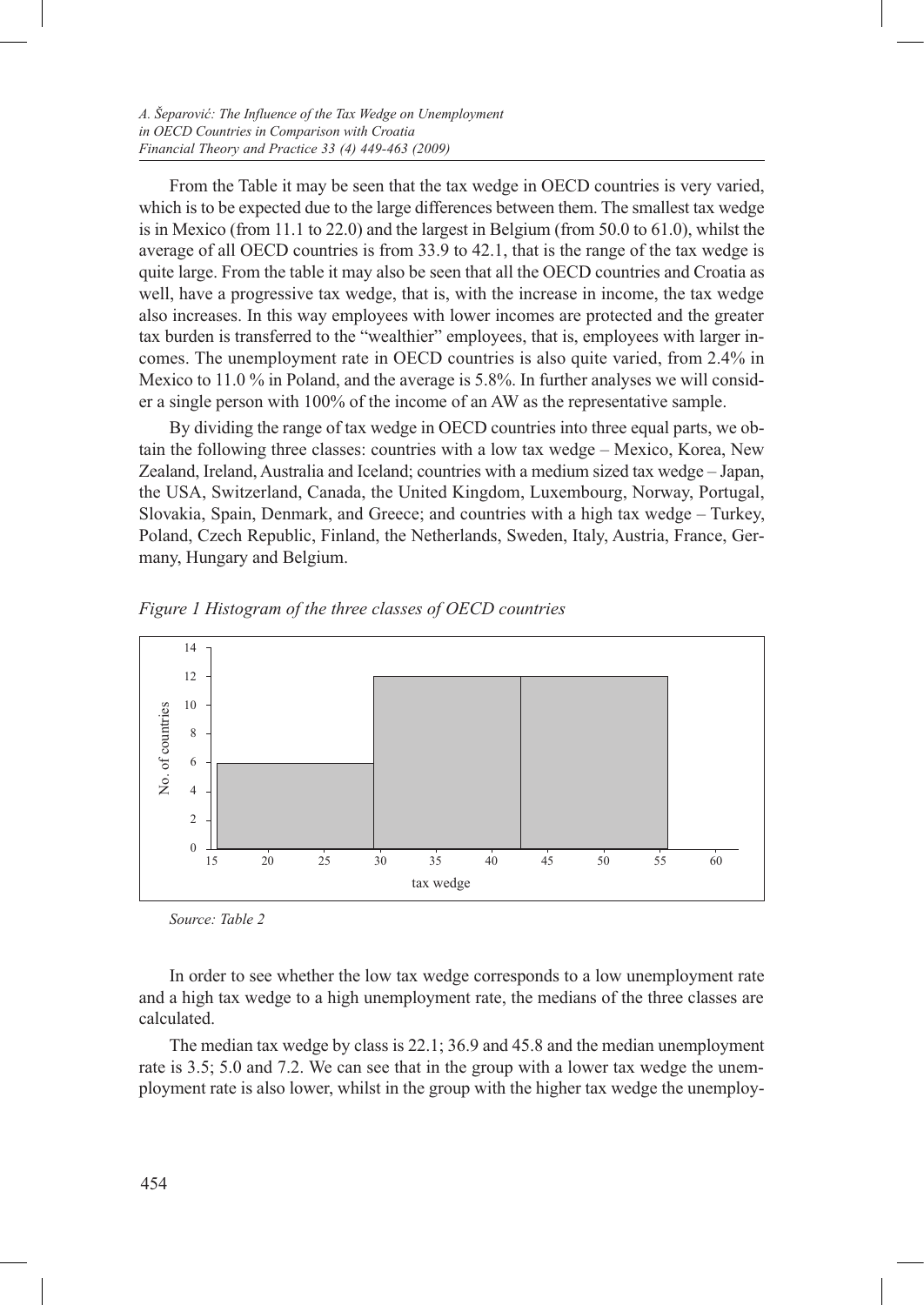ment rate is also higher, so it may be concluded that the tax wedge affects the unemployment rate.

Whether the tax wedge affects unemployment, how and by how much, may also be tested by calculating the coefficient of the correlation of the tax wedge and the unemployment rate. The correlation coefficient for OECD countries is  $+0.568$ , which means that the variables are positively correlated. The p-value is  $0.0011$  (<0.05), that is with great probability (0.99) the hypothesis can be rejected that these two variables are not correlated, and it may be said that the correlation is significant.

*Figure 2 The medians of the three classes*



*Source: Table 2*

Therefore, descriptive analysis confirms the hypothesis that the tax wedge and the unemployment rate are connected.

## *4.2 Cluster analysis*

The hierarchical cluster analysis could show which countries are similar in terms of the tax wedge and the unemployment rate, and thereby also show whether those two variables are interrelated. Cluster analysis for OECD countries resulted in the following dendrogram: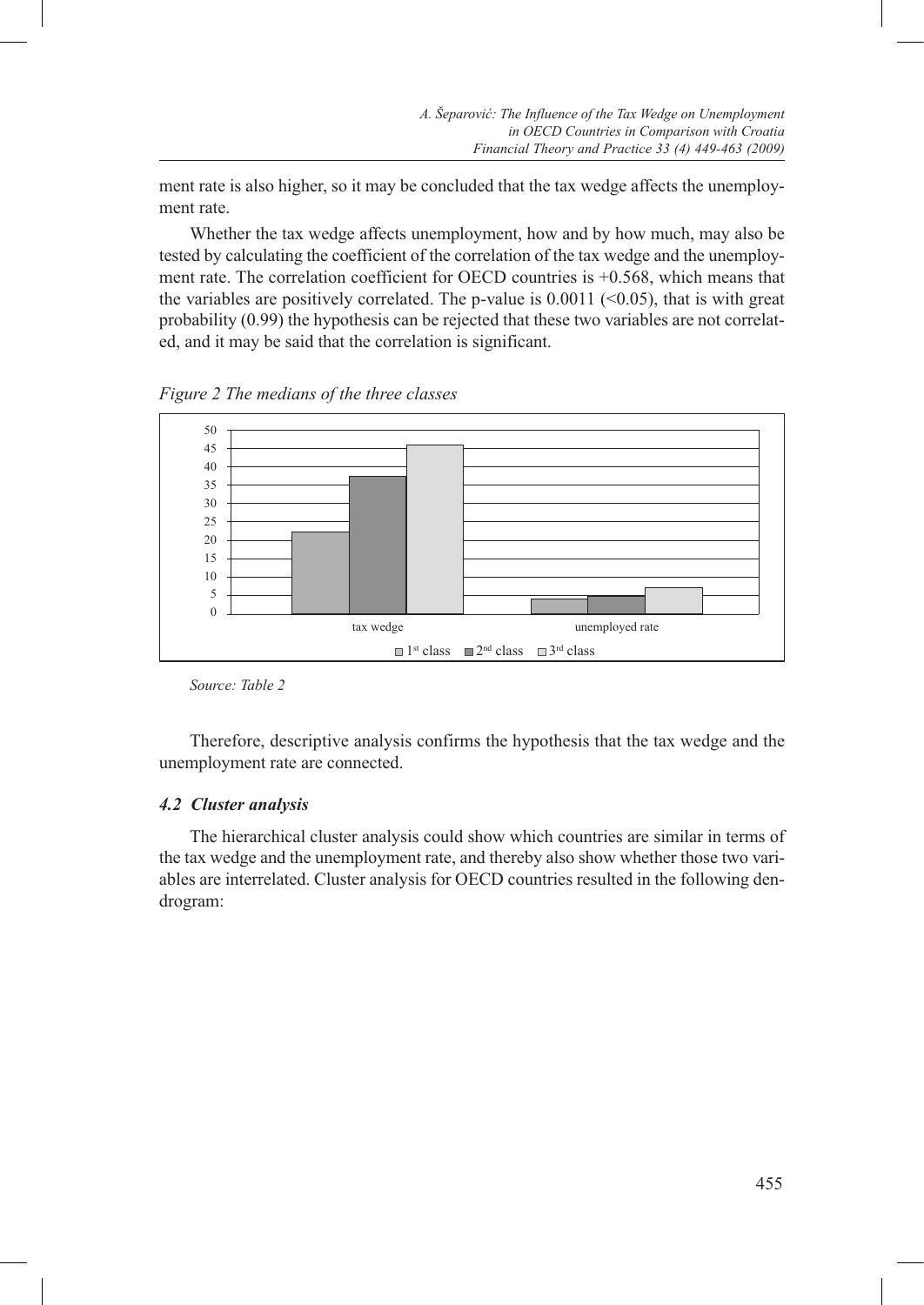

*Figure 3 Dendrogram of cluster analysis of OECD countries*

*Source: author's calculation; using MATLAB functions*

The values on the *x* axis are the ordinal numbers of the OECD countries as follows: 1–Mexico, 2–Korea, 3–New Zealand, 4–Ireland, 5–Australia, 6–Iceland, 7–Japan, 8–USA, 9–Switzerland, 10–Canada, 11–United Kingdom, 12–Luxembourg, 13–Norway, 14–Portugal, 15–Slovakia, 16–Spain, 17–Denmark, 18–Greece, 19–Turkey, 20–Poland, 21–Czech Republic, 22–Finland, 23–The Netherlands, 24–Sweden, 25–Italy, 26–Austria, 27–France, 28–Germany, 29–Hungary, 30–Belgium. Whilst the *y* axis shows the Euclid distance from the centre of the cluster.

We can see that the most similar in pairs are Turkey and Poland, Japan, the USA and Switzerland, Sweden and Italy etc. However, what is even more interesting is the fact that the countries are divided into two groups. The first group is countries numbered 1 to 13, and the second countries from 14 to 30. In the following table a more detailed description is given of those two groups.

| Group     | Tax wedge       | Unemployed rate |
|-----------|-----------------|-----------------|
| $1(n=13)$ | $26.7 \pm 10.8$ | $4.2 \pm 1.9$   |
| $2(n=17)$ | $46.7 \pm 9.0$  | $7.2 \pm 3.8$   |
| Total     | $35.8 \pm 19.9$ | $6.7 \pm 4.4$   |

*Table 3 The characteristics of two groups of OECD countries obtained by cluster analysis* 

From Table 3 it is visible that the first group has a smaller tax wedge and a lower unemployment rate than the second group. This result again confirms the hypothesis of the interdependence of the tax wedge and the unemployment rate.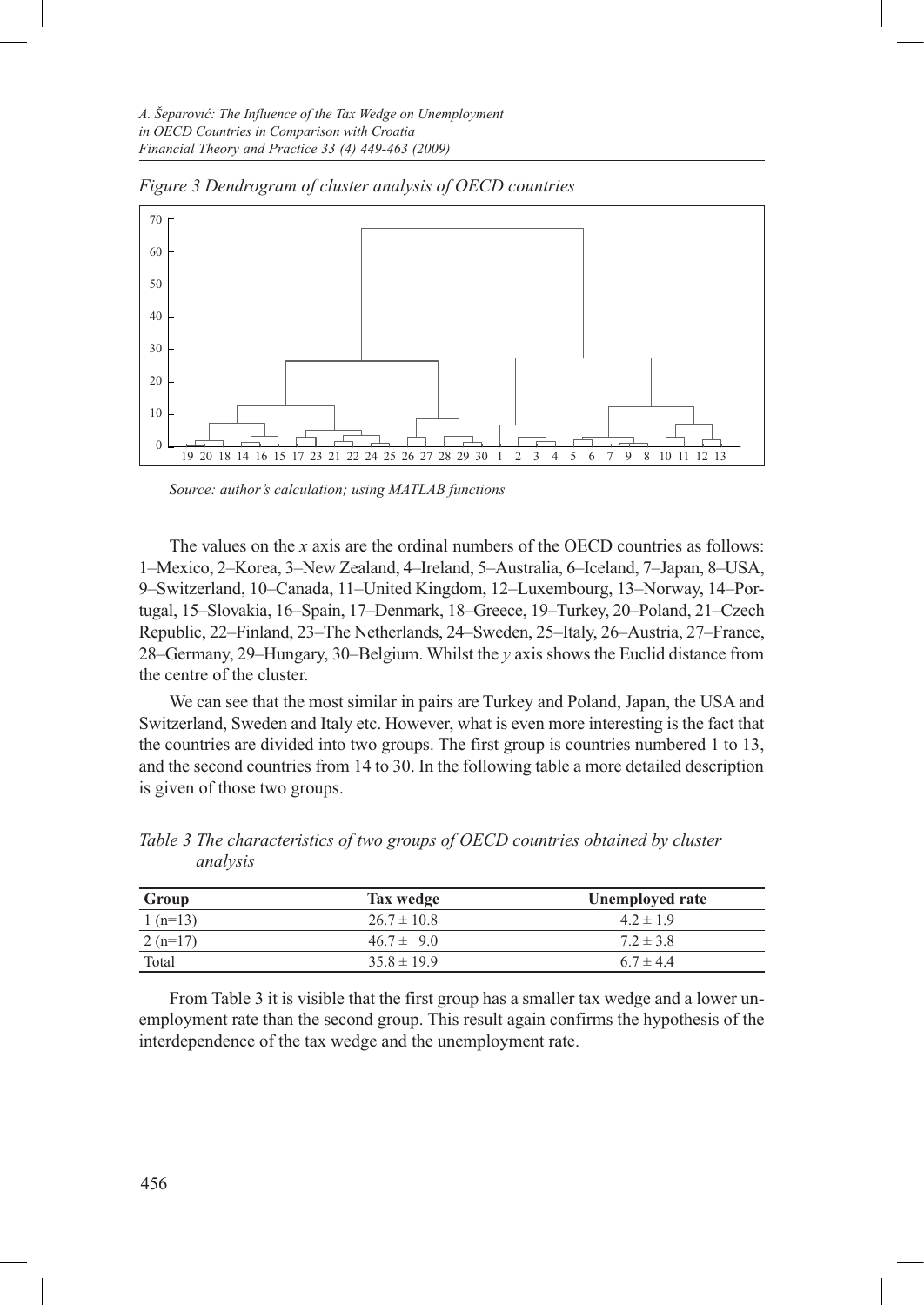#### *4.3 Discriminant analysis*

Using the classification gained by cluster analysis, discriminant analysis was performed for OECD countries. The function of discriminant analysis obtained 3 is:

$$
z = -7.314 + 0.144 \, pk + 0.323 \, sn,\tag{5}
$$

Where *z* are the discriminant function values, *tw* the tax wedge and *ur* the unemployment rate.

The discriminant function value of countries in the group with a small tax wedge and low unemployment rate is negative, whilst for countries in the group with a large tax wedge and high unemployment rate it has positive value. The discriminant function divides countries into the same groups as the cluster analysis, except Denmark. That is to say, the discriminant function value for Denmark is -0.16, and therefore it falls into the group of countries with a low tax wedge and a low unemployment rate, but it still has a small value and it may be said that Denmark is on the boundary between the two groups. The discriminant function obtained by this analysis will be used later to see in which group the discriminant analysis places Croatia.

#### **5 The tax wedge in Croatia in view of the OECD**

Now since the hypothesis has been confirmed on the interdependence of the tax wedge and the unemployment rate, we will consider how large the tax wedge and the unemployment rate are in Croatia in comparison with OECD countries, and into which group Croatia would fall.

It is clear that Croatia is somewhere in the middle in terms of OECD countries, however it has quite a high unemployment rate. The average tax wedge for OECD countries is 37.7%, the tax wedge in Croatia is a little larger than that average (41.1%) so it could be said that Croatia has a relatively high tax wedge. However, looking at the unemployment rate, the situation in Croatia is quite worrying. That is to say, the range of unemployment rates in OECD countries is from 2.3 to 11.0%, and the average is 5.8%, whilst the registered unemployment rate in Croatia is 14.8%. Therefore, although the tax wedge in Croatia is slightly higher than the average, the unemployment rate is much higher than in OECD countries. EU members who are also members of the OECD have on average a much greater tax wedge than the total average of the OECD (38.8, 43.0, 47.6) and Croatia has a slightly lower tax wedge than the EU members. Research by the European Commission shows that EU members<sup>4</sup> have been working since 2000 on reducing their tax wedge, and it was falling right up until 2005, when the fall came to a halt (European Commission, 2008).

<sup>&</sup>lt;sup>3</sup> My own calculation: functions used in SPSS.

<sup>4</sup> EU-25, EU members in 2006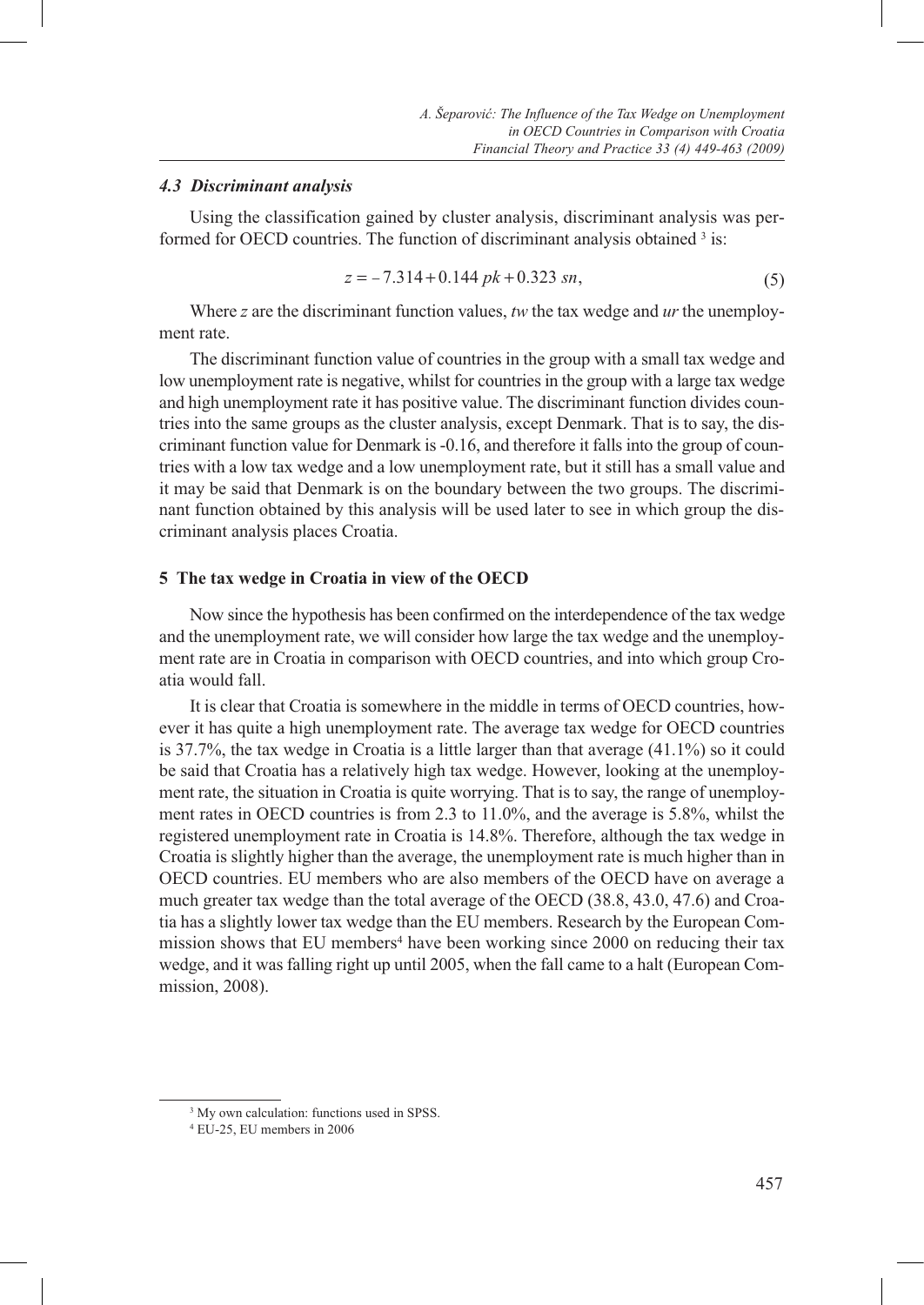

*Figure 4 The tax wedge in OECD countries and Croatia*

*Source: Table 4*

OECD countries will again be divided into three equal classes, as before, that is, those with low, medium and high tax wedges, but now including Croatia. This analysis places Croatia in the group with the medium sized tax wedge, which also includes Japan, the USA, Switzerland, Canada, the United Kingdom, Luxembourg, Norway, Portugal, Slovakia, Spain, Denmark and Greece. However the range of the medium class is from 29.2% to 42.5% and it is visible that Croatia is close to the boundary with the third class, that is the group with a high tax wedge.

As has already been said, the tax wedge consists of contributions and taxes paid by the employee and the employer. Table 4 shows the share of contributions and taxes in the total gross labour costs in Croatia and OECD countries.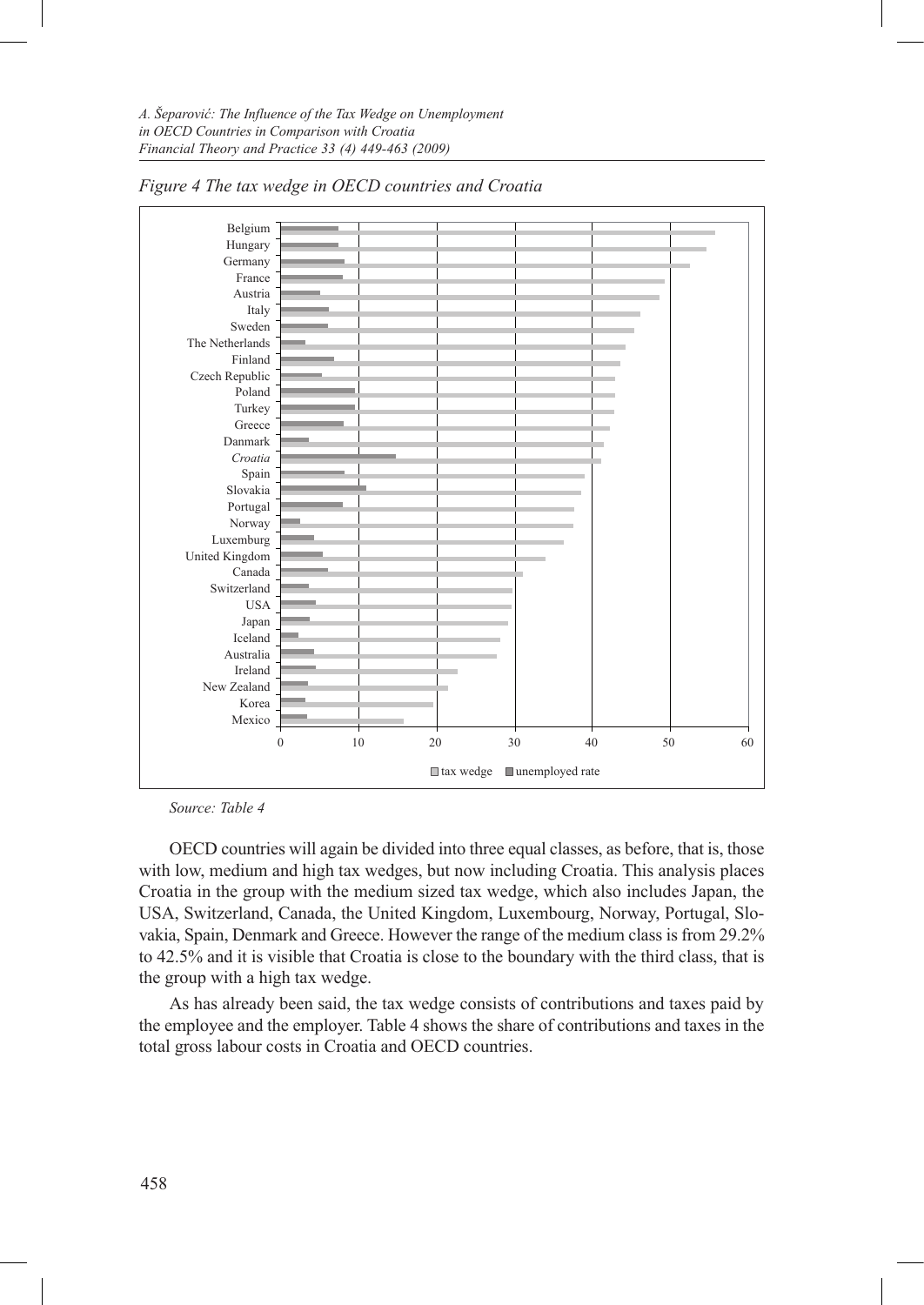| Country                           | <b>Taxes</b> paid<br>by employee <sup>a</sup> | <b>Contributions</b><br>paid by<br>employee | <b>Contributions</b><br>paid by<br>employer | Payroll tax $^b$ | <b>Tax wedge</b> |
|-----------------------------------|-----------------------------------------------|---------------------------------------------|---------------------------------------------|------------------|------------------|
| Mexico                            | 4.1                                           | 1.3                                         | 10.6                                        | 0.0              | 15.9             |
| Korea                             | 4.3                                           | 6.7                                         | 8.7                                         | 0.0              | 19.7             |
| New Zealand                       | 21.5                                          | 0.0                                         | 0.0                                         | 0.0              | 21.5             |
| Ireland <sup><math>c</math></sup> | 8.4                                           | 4.7                                         | 9.7                                         | 0.0              | 22.7             |
| Australia                         | 22.1                                          | 0.0                                         | 0.0                                         | 5.7              | 27.7             |
| <b>Iceland</b>                    | 22.9                                          | 0.2                                         | 5.1                                         | 0.0              | 28.1             |
| Japan                             | 7.1                                           | 10.7                                        | 11.5                                        | 0.0              | 29.3             |
| <b>USA</b>                        | 15.4                                          | 7.1                                         | 7.2                                         | 0.0              | 29.7             |
| Switzerland                       | 9.8                                           | 10.0                                        | 10.0                                        | 0.0              | 29.7             |
| Canada                            | 14.2                                          | 6.6                                         | 10.4                                        | 0.0              | 31.2             |
| United Kingdom                    | 15.9                                          | 8.3                                         | 9.7                                         | 0.0              | 34.0             |
| Luxemburg                         | 13.8                                          | 10.6                                        | 11.9                                        | 0.0              | 36.3             |
| Norway                            | 19.3                                          | 6.9                                         | 11.3                                        | 0.0              | 37.5             |
| Portugal                          | 9.6                                           | 8.9                                         | 19.2                                        | 0.0              | 37.7             |
| Slovakia                          | 7.2                                           | 10.6                                        | 20.8                                        | 0.0              | 38.6             |
| Spain                             | 10.9                                          | 4.9                                         | 23.2                                        | 0.0              | 38.9             |
| Denmark                           | 30.3                                          | 10.5                                        | 0.6                                         | 0.0              | 41.4             |
| Greece                            | 7.9                                           | 12.5                                        | 21.9                                        | 0.0              | 42.3             |
| Turkey $c$                        | 12.7                                          | 12.3                                        | 17.7                                        | 0.0              | 42.7             |
| Poland                            | 5.5                                           | 20.5                                        | 17.0                                        | 0.0              | 42.9             |
| Czech Republic                    | 7.8                                           | 9.3                                         | 25.9                                        | 0.0              | 42.9             |
| Finland                           | 18.8                                          | 5.4                                         | 19.4                                        | 0.0              | 43.6             |
| The Netherlands                   | 13.0                                          | 18.0                                        | 13.2                                        | 0.0              | 44.3             |
| Sweden                            | 15.5                                          | 5.3                                         | 21.2                                        | 3.3              | 45.3             |
| Italy                             | 14.8                                          | 7.2                                         | 24.3                                        | 0.0              | 46.2             |
| Austria                           | 12.0                                          | 14.0                                        | 16.7                                        | 5.8              | 48.6             |
| France                            | 9.9                                           | 9.6                                         | 29.7                                        | 0.0              | 49.2             |
| Germany                           | 18.4                                          | 17.6                                        | 16.6                                        | 0.0              | 52.6             |
| Hungary                           | 16.2                                          | 12.6                                        | 23.8                                        | 1.9              | 54.5             |
| Belgium                           | 21.7                                          | 10.7                                        | 23.4                                        | 0.0              | 55.8             |
| Average                           | 13.7                                          | 8.8                                         | 14.7                                        | 0.6              | 37.7             |
| Croatia                           | 9.4                                           | 17.1                                        | 14.7                                        | 0.0              | 41.1             |

*Table 4 The share of contributions and taxes in the gross labour costs in Croatia and OECD countries*

*a Income tax and surtaxes*

*b Paid by employer.*

*c Old definition of AW used, that is worker employed in sector D*

*Source: for OECD countries (OECD, 2008), for Croatia, the author's calculations*

It is visible that the tax wedge systems in OECD countries differ, which is the result of the differing political characteristics of member countries. In most OECD countries, as well as in Croatia, the tax wedge consists of taxes and contributions paid by the employ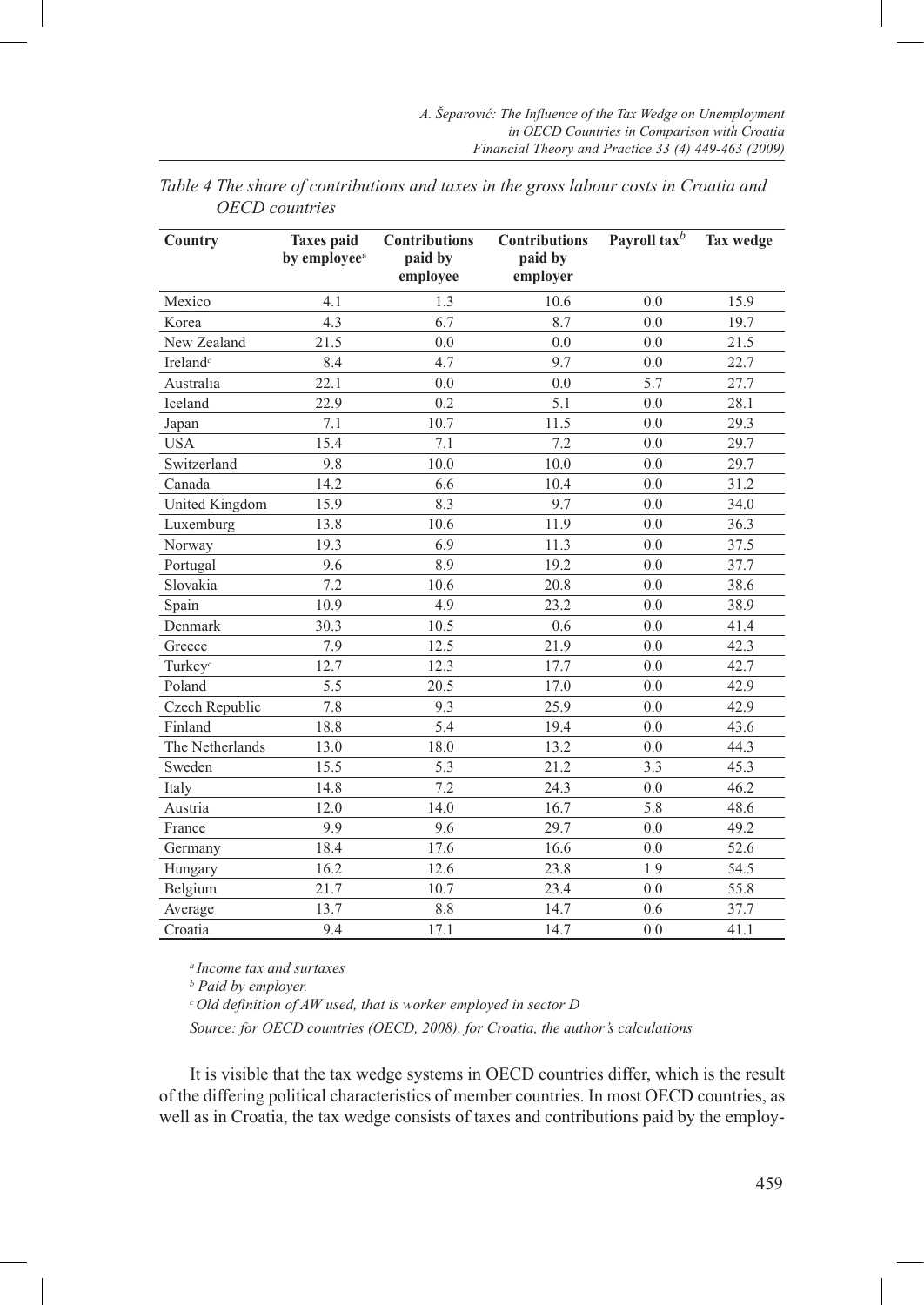ee and contributions paid by the employer. But some OECD countries also have a payroll tax which is paid by employers. For a better comparison of the share of expenses, the tax wedge will be divided into the part paid by the employee and the part paid by the employer. The share of expenses paid by the employee in Croatia amounts to 26.4% and in OECD countries 22.5%, whilst the share of costs for employers in Croatia is 14.7% and in OECD countries 15.2% of the gross costs of labour. Therefore, looking at the tax wedge system in Croatia, the burden on the employee is greater than in OECD countries whilst the burden on the employer is less than in OECD countries.

The question arises whether it is better for the burden to be on the employer or the employee. If the burden is borne by the employee, it may have differing results. The discouraging results of progression are well known, that is the effect of substitution (in this case work for leisure). The negative effect on the supply of work may be further increased where low incomes interact with a variety of payments from various social transfers and privileges (Blažić, 2006, p. 121). Precisely employees with low wages and low qualifications are most hit by a high unemployment rate, therefore in the middle of the 1990's some EU members (Austria, Belgium, France, Greece, the Netherlands and Spain) focused on those groups and reduced the tax wedge for them (Joumard 2001.).

If the burden is not borne by the employee but by the employer, this could be motivation for the employer to substitute work for capital, reduce production or relocate production to another country with lower labour costs. Furthermore, it is thought that the positive effect on demand for labour comes precisely from payments which are formally borne by the employer, that is contributions paid by the employers. That is to say, contributions by employers reduce the after tax wage to which the gross wage may react slowly (in the sense of increasing – that is to transfer of the burden to the employer – or even not), whilst an increase in contributions by employers directly increases the costs of labour (OECD, 2001, pp. 27, 52). So, exclusively burdening the employer or the employee has negative effects and it is necessary to find a balance between the burdens.

Cluster analysis, including Croatia, produces the following dendrogram.



*Figure 5 Dendrogram of cluster analysis of OECD countries and Croatia*

*Source: author's calculations, using MATLAB function*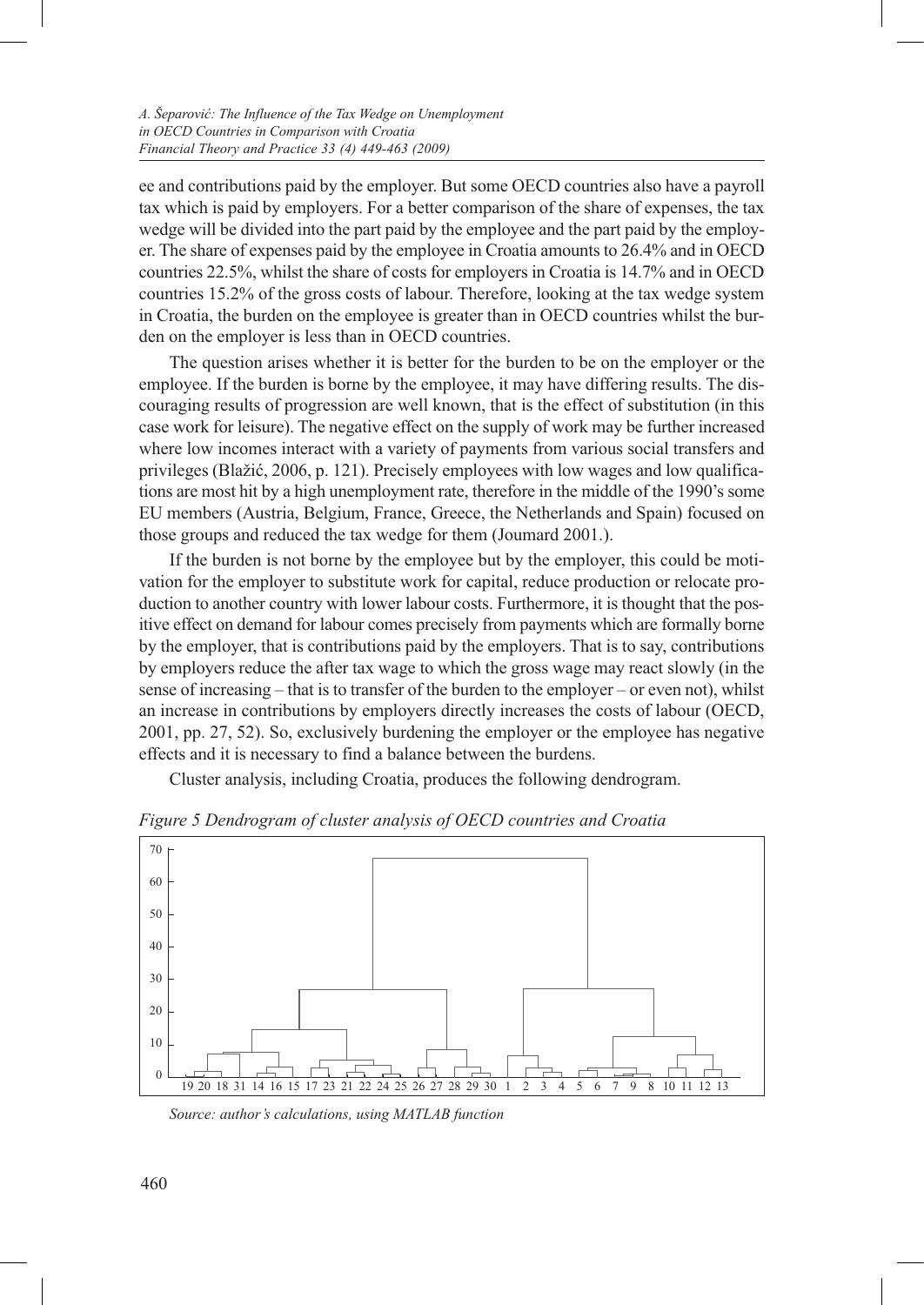The values on the *x* axis are the ordinal number of the OECD countries, the same as before, that is: 1–Mexico, 2–Korea, 3–New Zealand, 4–Ireland, 5–Australia, 6–Iceland, 7–Japan, 8–USA, 9–Switzerland, 10–Canada, 11–United Kingdom, 12–Luxembourg, 13–Norway, 14–Portugal, 15–Slovakia, 16–Spain, 17–Denmark, 18–Greece, 19–Turkey, 20–Poland, 21–Czech Republic, 22–Finland, 23–The Netherlands, 24–Sweden, 25–Italy, 26–Austria, 27–France, 28–Germany, 29–Hungary, 30–Belgium with the addition of Croatia as 31.

It may be seen that Croatia, with a tax wedge of 41.1% and an unemployment rate of 14.8%, is most similar to Greece, Turkey and Poland in the cluster analysis. Those are the countries with have a tax wedge larger than Croatia (42.3, 42.7, 42.9), but a lower unemployment rate than Croatia (8.1, 9.6, 9.6). Although they have a lower unemployment rate than Croatia, those are countries with a high unemployment rate, that is they have a rate somewhat higher than the average for OECD countries.

As before, the cluster analysis of all countries is divided into two groups. The first group, with a small tax wedge and low unemployment rate, is the same as before, whilst Croatia is now included in the second group. Therefore, it may be concluded that Croatia is a country with a high tax wedge and a high unemployment rate.

In order to check if the cluster analysis has included Croatia correctly in the countries with a high tax wedge and a high unemployment rate, we undertake further discriminant analysis. The discriminant function is used that was obtained in the discriminant analysis of OECD countries, that is formula (5). For Croatia it amounts to  $z=3.39$ , i.e. it places Croatia in the group with a large tax wedge and a high unemployment rate. The value of the discriminant function is quite large due to the high unemployment rate.

### **6 Conclusion**

It has been seen that "a connection exists" which indicates the mutual causation of the tax wedge and unemployment, that is a high tax wedge brings with it a high unemployment rate. A high tax wedge has a negative effect on the employee and the employer by increasing unemployment. That is to say, a high tax wedge demotivates employees in seeking work due to the large payments to the state and the small net wage, and also partially due to the payments they receive while they are unemployed. This problem is seen most clearly in people with low wages, when the difference between wages and unemployment benefits is small. A high tax wedge also increases the costs of labour, which demotivates employers in employing new workers. On the other hand a low tax wedge has the opposite effect. So a low tax wedge encourages employees to find work due to the increase in the net wage itself, but also employers to seek new workers due to the lower labour costs.

It has been seen that unemployment is a major problem in Croatia, but the unemployment rate used in this study is the registered unemployment rate, and does not give a true picture of employment in Croatia. That is to say, it would perhaps be better to consider the survey rate, which is quite low for Croatia (in the last quarter of 2007 it was 9.7%, in the third quarter of 2008 7%). But for the sake of comparison with OECD countries, the registered unemployment rate was used in the study. In further research it would be use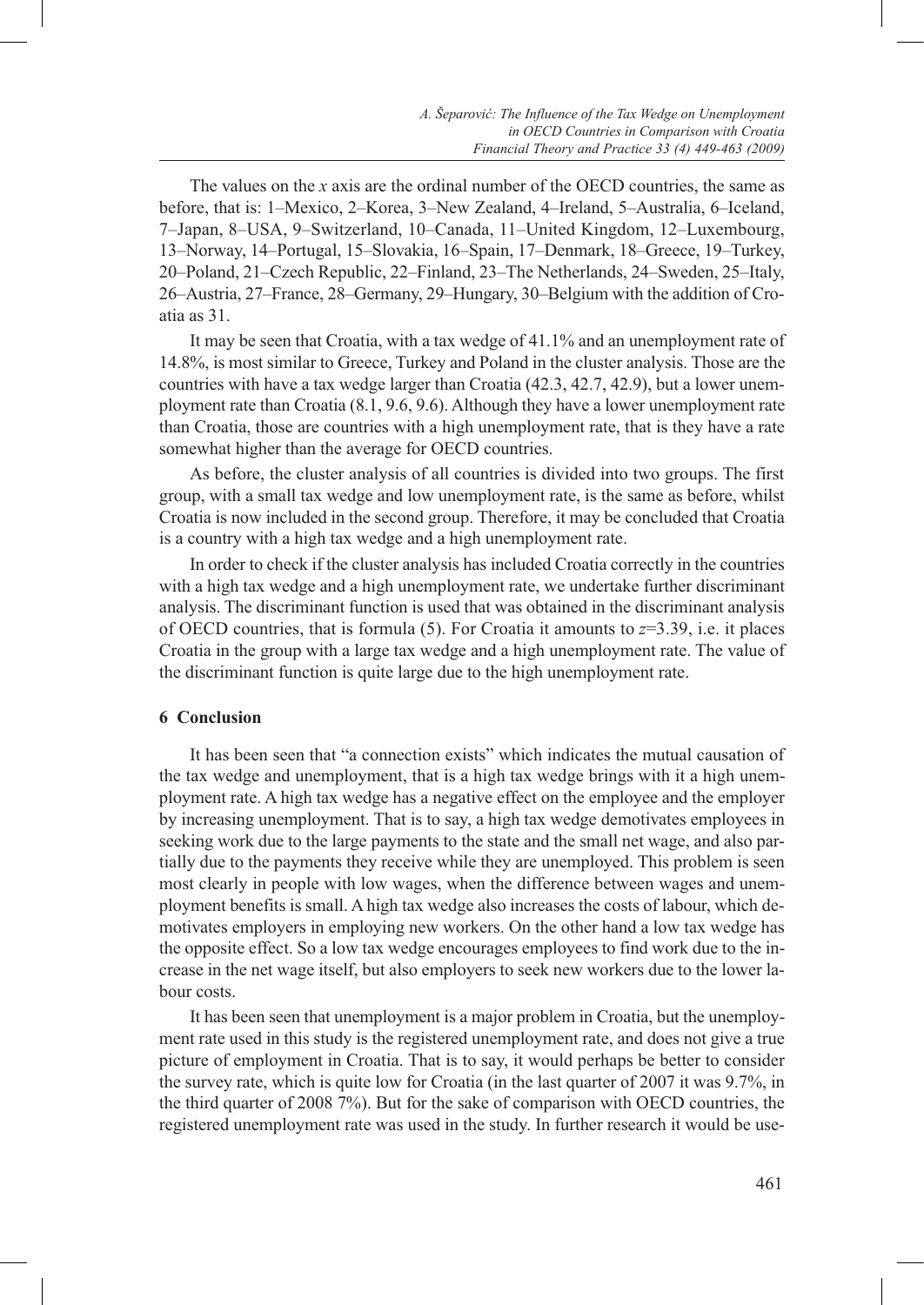ful to extend the methodology and compare the survey unemployment rate for OECD countries and Croatia. Also further research could be extended to assess what the effect of the tax wedge could be on unemployment.

At the beginning of this study it was assumed that precisely a large tax wedge was a cause of high unemployment. Looking at the situation in Croatia, this was indeed probably one of the major causes, but over the last few years changes have been introduced to the tax burden which have reduced the tax wedge. The largest changes in the taxation of labour in Croatia happened at the beginning of the 1990's when a foundation was set which is still used today. From 1994 to 2005 further changes were introduced, such as an increase in personal allowances, increases in the coefficient of personal allowances for maintenance of dependent family and children and for the areas of special state concern, and for socially endangered citizens, changes to tax rates and classes, and changes to the amounts and structure of mandatory contributions by employers and employees (Petrović, 2007). So in 1994 the tax wedge was more than 50%, in 1997 about 45% and in 2005 39.5%. However the tax wedge in Croatia is still quite large and work should be done to reduce it.

Reduction of the tax wedge could be performed in several ways, for example by increasing personal allowances, reducing income tax, reducing contributions on income, reducing contributions by employers and employees etc. The problem in Croatia is not income tax, which is relatively low in relation to other countries, but contributions, especially contributions paid by employees, where Croatia has one of the largest burdens in the world. But a reduction in contributions is closely related to reforms of the health and pension insurance systems (Kesner-Škreb 2007.).

An increase in personal allowances would reduce payments by the employee, which would mostly help employees in the areas of special state concern and families with children and also, apart from reducing the tax wedge and increasing employment, would probably have a positive effect on the birth rate in Croatia. Croatia made precisely this move in 2008, that is personal allowances were increased from 1600 to 1800 kuna a month. The increase in personal allowances mainly led to a decrease in the tax wedge of workers with children and workers in the areas of special state concern. The tax wedge for December 2008 in Croatia amounted to:  $38.41$ ,  $40.99$  and  $45.36<sup>5</sup>$ , so the changes in relation to  $2007$ are: -4bps, -13bps, -6bps, whilst the registered unemployment rate for 2008 was 13.2<sup>6</sup>, so unemployment fell in that year by 1.6 percentage points.

### LITERATURE

**Blažić, H., 2006.** *"Usporedni porezni sustavi – Oporezivanje dohotka i dobiti".* Rijeka: Ekonomski fakultet Sveučilišta u Rijeci.

**Dolenc, P. and Vodopivec, M., 2005.** "Does work pay in the Republic of Croatia?"*. Financial theory and practice,* 29 (4), 399-420.

<sup>5</sup> Employee with 67%; 100%; 167% income of AW.

<sup>6</sup> Source: CBS 2009.